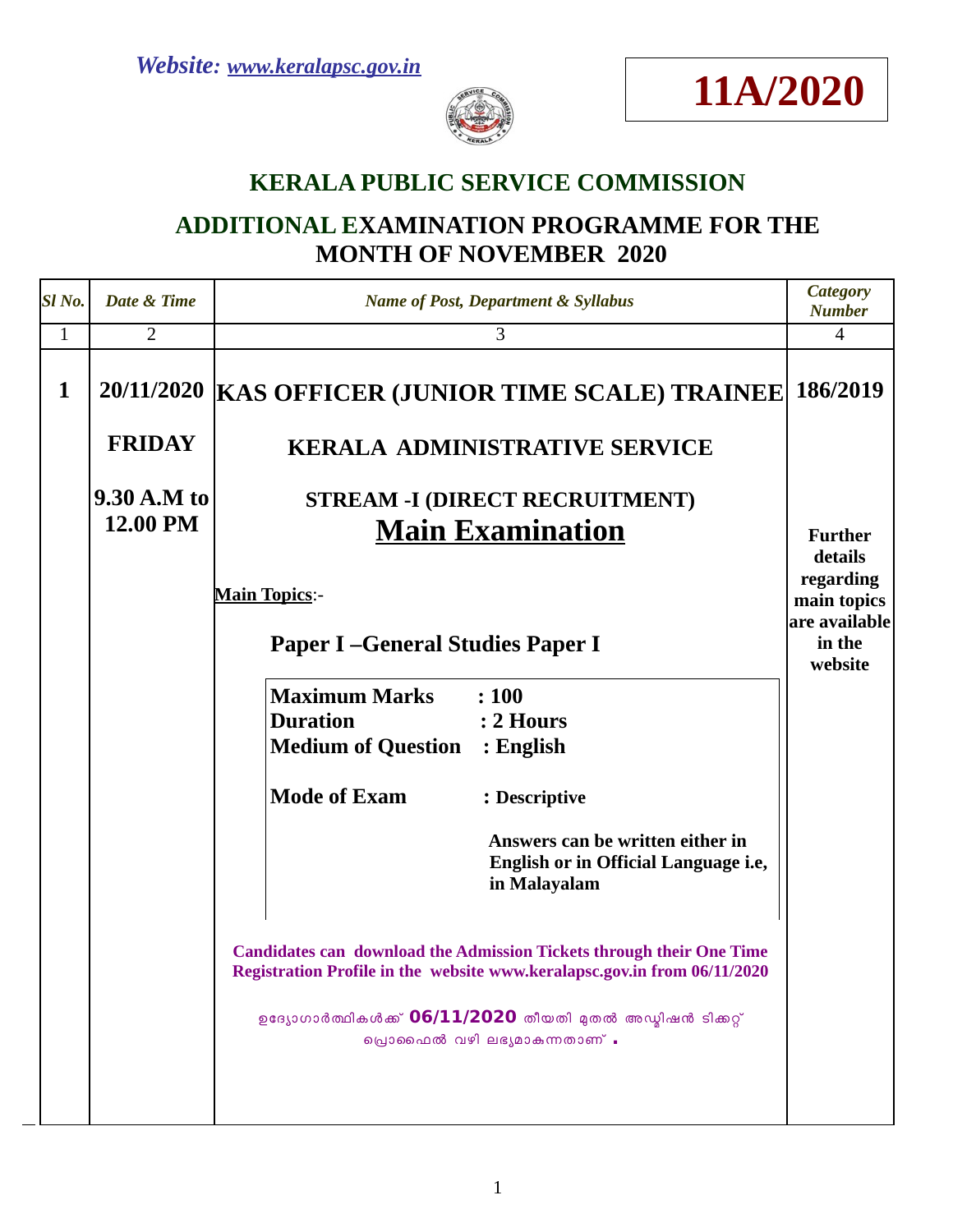| $\overline{2}$ | 20/11/2020              | KAS OFFICER (JUNIOR TIME SCALE) TRAINEE                                                                                                                 | 187/2019                                                    |
|----------------|-------------------------|---------------------------------------------------------------------------------------------------------------------------------------------------------|-------------------------------------------------------------|
|                | <b>FRIDAY</b>           | <b>KERALA ADMINISTRATIVE SERVICE</b>                                                                                                                    |                                                             |
|                | 9.30 A.M to<br>12.00 PM | <b>STREAM-II</b><br>(BY DIRECT RECRUITMENT FROM AMONG FULL MEMBER<br>PROBATIONERS IN ANY GOVERNMENT<br><b>OR APPROVED</b><br><b>DEPARTMENTS</b> )       | <b>Further details</b>                                      |
|                |                         | <b>Main Examination</b>                                                                                                                                 | regarding main<br>topics are<br>available in the<br>website |
|                |                         | <b>Main Topics:-</b>                                                                                                                                    |                                                             |
|                |                         | <b>Paper I-General Studies Paper I</b>                                                                                                                  |                                                             |
|                |                         | <b>Maximum Marks</b><br>: 100<br><b>Duration</b><br>$\therefore$ 2 Hours<br><b>Medium of Question : English</b>                                         |                                                             |
|                |                         | <b>Mode of Exam</b><br>: Descriptive                                                                                                                    |                                                             |
|                |                         | Answers can be written either in<br>English or in Official Language i.e,<br>in Malayalam                                                                |                                                             |
|                |                         | <b>Candidates can download the Admission Tickets through their One Time</b><br>Registration Profile in the website www.keralapsc.gov.in from 06/11/2020 |                                                             |
|                |                         | ഉദ്യോഗാർത്ഥികൾക്ക് 06/11/2020 തീയതി മുതൽ അഡ്യിഷൻ ടിക്കറ്റ്<br>പ്രൊഫൈൽ വഴി ലഭ്യമാകുന്നതാണ് .                                                             |                                                             |
|                |                         |                                                                                                                                                         |                                                             |

### **COMMON TEST FOR Sl.No.1 & 2 ABOVE**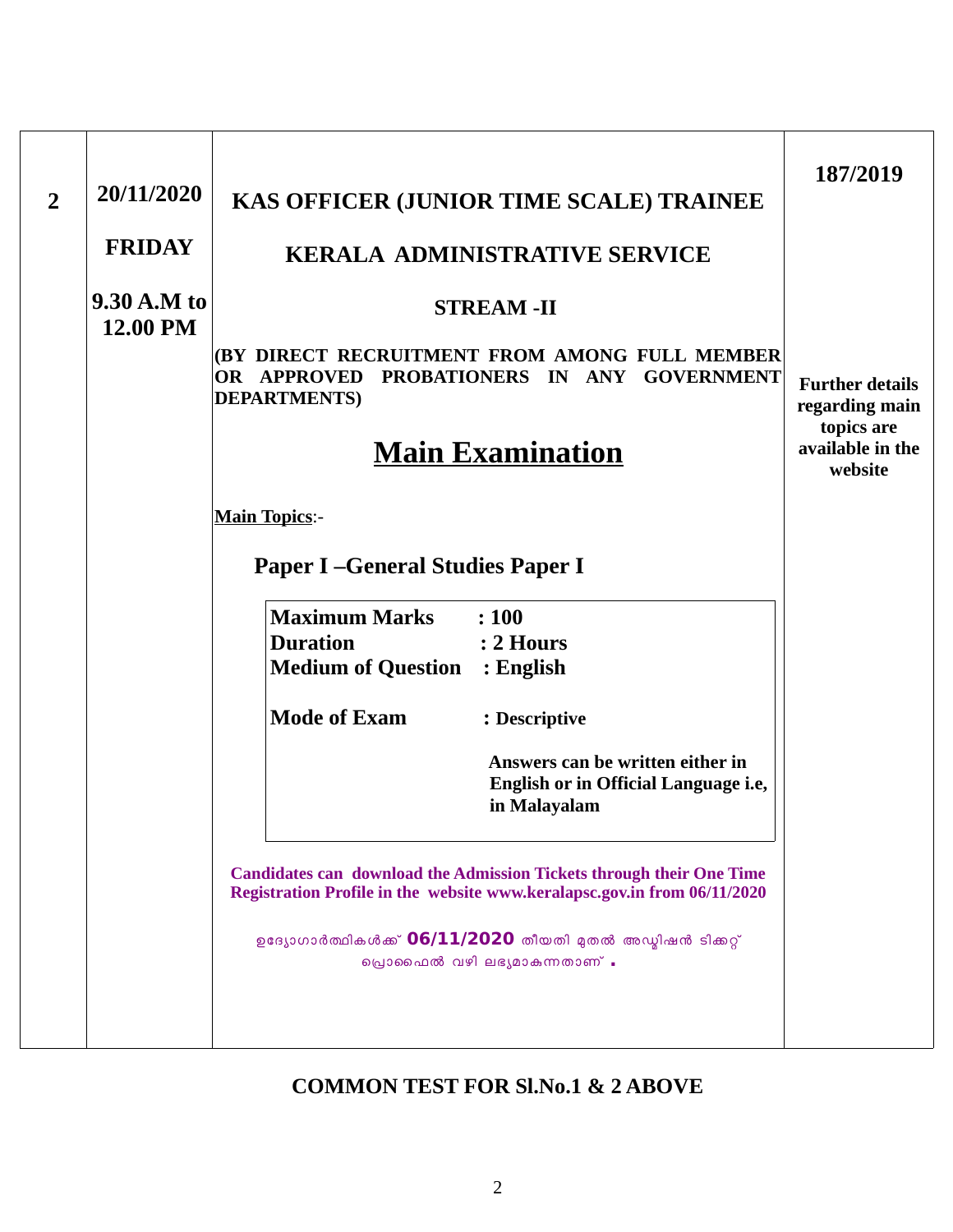| 3 | 20/11/2020     | KAS OFFICER (JUNIOR TIME SCALE) TRAINEE                                                                                                                                                                               | 186/2019                                               |
|---|----------------|-----------------------------------------------------------------------------------------------------------------------------------------------------------------------------------------------------------------------|--------------------------------------------------------|
|   | <b>FRIDAY</b>  | <b>KERALA ADMINISTRATIVE SERVICE</b>                                                                                                                                                                                  |                                                        |
|   | $1.30$ P.M to  | <b>STREAM -I (DIRECT RECRUITMENT)</b>                                                                                                                                                                                 |                                                        |
|   | <b>4.00 PM</b> | <b>Main Examination</b>                                                                                                                                                                                               | <b>Further details</b><br>regarding main<br>topics are |
|   |                | <b>Main Topics:-</b>                                                                                                                                                                                                  | available in the<br>website                            |
|   |                | <b>Paper II - General Studies Paper II</b>                                                                                                                                                                            |                                                        |
|   |                | <b>Maximum Marks</b><br>: 100                                                                                                                                                                                         |                                                        |
|   |                | <b>Duration</b><br>: 2 Hours<br><b>Medium of Question : English</b>                                                                                                                                                   |                                                        |
|   |                | <b>Mode of Exam</b><br>: Descriptive                                                                                                                                                                                  |                                                        |
|   |                | Answers can be written either in<br>English or in Official Language i.e,<br>in Malayalam                                                                                                                              |                                                        |
|   |                | <b>Candidates can download the Admission Tickets through their One Time</b><br>Registration Profile in the website www.keralapsc.gov.in from 06/11/2020<br>ഉദ്യോഗാർത്ഥികൾക്ക് 06/11/2020 തീയതി മുതൽ അഡ്യിഷൻ ടിക്കറ്റ് |                                                        |
|   |                | പ്രൊഫൈൽ വഴി ലഭ്യമാകുന്നതാണ് .                                                                                                                                                                                         |                                                        |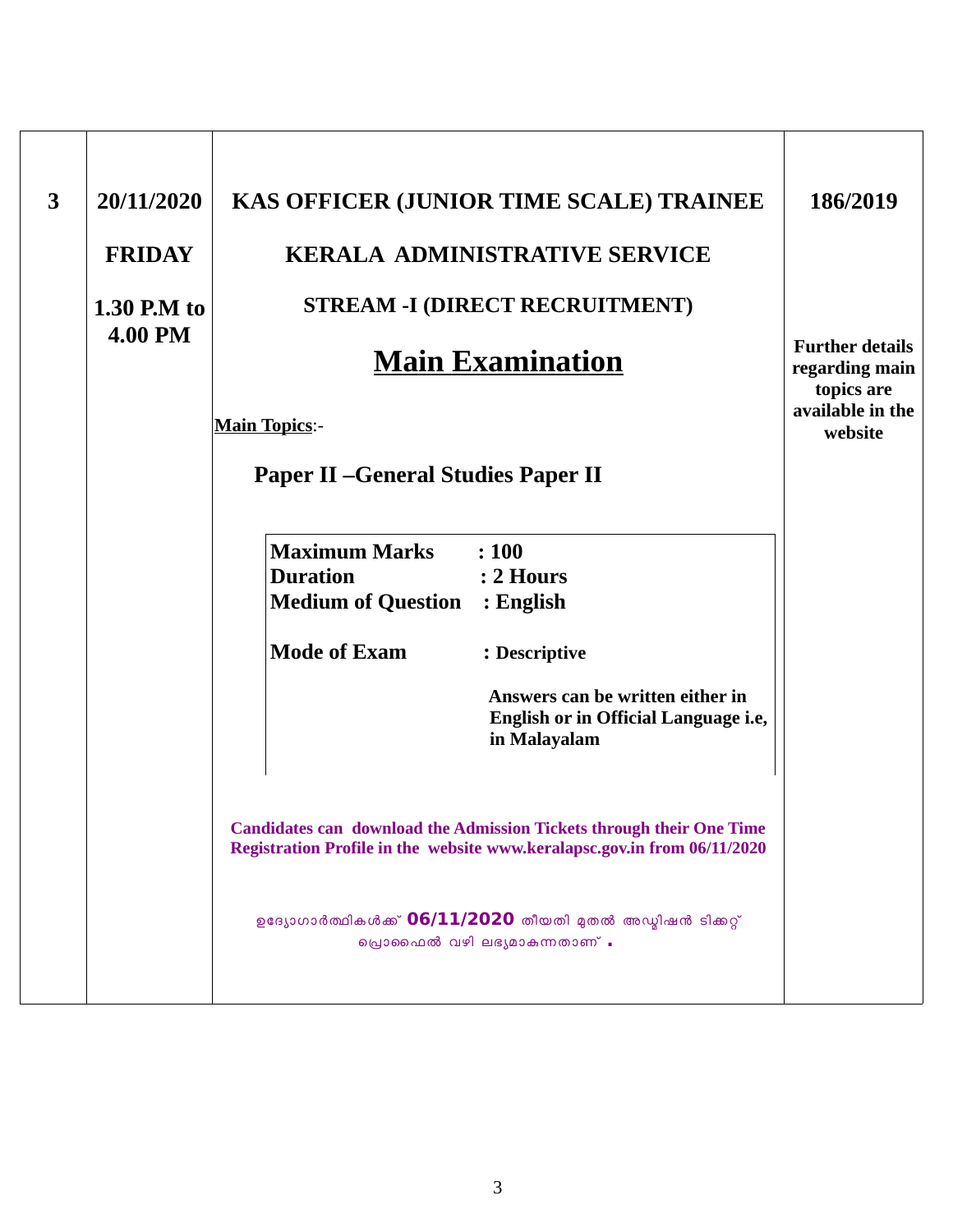|   |                        | KAS OFFICER (JUNIOR TIME SCALE) TRAINEE                                                                                                                            | 187/2019                               |
|---|------------------------|--------------------------------------------------------------------------------------------------------------------------------------------------------------------|----------------------------------------|
| 4 | 20/11/2020             | <b>KERALA ADMINISTRATIVE SERVICE</b>                                                                                                                               |                                        |
|   | <b>FRIDAY</b>          | <b>STREAM-II</b>                                                                                                                                                   |                                        |
|   | 1.30 P.M<br>to 4.00 PM | <b>(BY DIRECT RECRUITMENT FROM AMONG FULL MEMBER OR</b><br><b>APPROVED</b><br><b>PROBATIONERS</b><br><b>ANY</b><br><b>GOVERNMENT</b><br>IN<br><b>DEPARTMENTS</b> ) | <b>Further</b><br>details<br>regarding |
|   |                        | <b>Main Examination</b><br><b>Main Topics:-</b>                                                                                                                    | main topics                            |
|   |                        | <b>Paper II - General Studies Paper II</b>                                                                                                                         | are available<br>in the website        |
|   |                        | <b>Maximum Marks</b><br>: 100                                                                                                                                      |                                        |
|   |                        | <b>Duration</b><br>: 2 Hours<br><b>Medium of Question : English</b>                                                                                                |                                        |
|   |                        | <b>Mode of Exam</b><br>: Descriptive                                                                                                                               |                                        |
|   |                        | Answers can be written either in<br>English or in Official Language i.e,<br>in Malayalam                                                                           |                                        |
|   |                        | <b>Candidates can download the Admission Tickets through their One Time</b><br>Registration Profile in the website www.keralapsc.gov.in from 06/11/2020            |                                        |
|   |                        | ഉദ്യോഗാർത്ഥികൾക്ക് 06/11/2020 തീയതി മുതൽ അഡ്മിഷൻ ടിക്കറ്റ് പ്രൊഫൈൽ<br>വഴി ലഭ്യമാകുന്നതാണ് .                                                                        |                                        |
|   |                        |                                                                                                                                                                    |                                        |

### **COMMON TEST FOR Sl.No.3 & 4 ABOVE**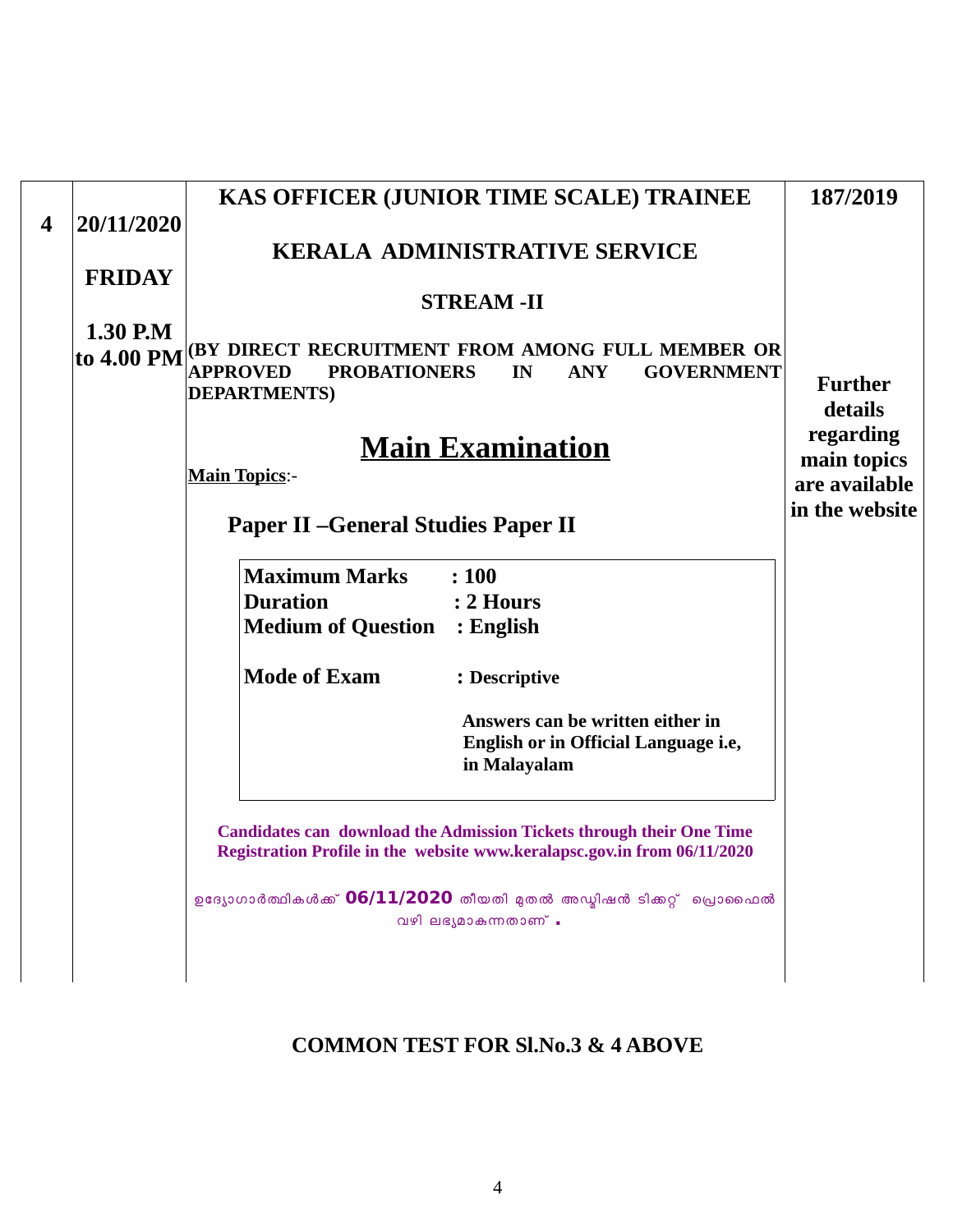| 5 | 21/11/2020              | KAS OFFICER (JUNIOR TIME SCALE) TRAINEE                                                                                                                 | 186/2019                                 |
|---|-------------------------|---------------------------------------------------------------------------------------------------------------------------------------------------------|------------------------------------------|
|   | <b>SATURDAY</b>         | <b>KERALA ADMINISTRATIVE SERVICE</b>                                                                                                                    |                                          |
|   | 9.30 A.M to<br>12.00 PM | <b>STREAM -I (DIRECT RECRUITMENT)</b>                                                                                                                   |                                          |
|   |                         | <b>Main Examination</b>                                                                                                                                 | <b>Further details</b><br>regarding main |
|   |                         | <b>Main Topics:-</b>                                                                                                                                    | topics are                               |
|   |                         | <b>Paper III - General Studies Paper III</b>                                                                                                            | available in the<br>website              |
|   |                         | <b>Maximum Marks</b><br>: 100                                                                                                                           |                                          |
|   |                         | <b>Duration</b><br>$: 2$ Hours                                                                                                                          |                                          |
|   |                         | <b>Medium of Question</b><br>$:$ English                                                                                                                |                                          |
|   |                         | <b>Mode of Exam</b><br>: Descriptive                                                                                                                    |                                          |
|   |                         | Answers can be written either in<br>English or in Official Language i.e,<br>in Malayalam                                                                |                                          |
|   |                         | <b>Candidates can download the Admission Tickets through their One Time</b><br>Registration Profile in the website www.keralapsc.gov.in from 06/11/2020 |                                          |
|   |                         | ഉദ്യോഗാർത്ഥികൾക്ക് 06/11/2020 തീയതി മുതൽ അഡ്യിഷൻ ടിക്കറ്റ് പ്രൊഫൈൽ<br>വഴി ലഭ്യമാകുന്നതാണ് .                                                             |                                          |
|   |                         |                                                                                                                                                         |                                          |
|   |                         |                                                                                                                                                         |                                          |
|   |                         |                                                                                                                                                         |                                          |
|   |                         |                                                                                                                                                         |                                          |
|   |                         |                                                                                                                                                         |                                          |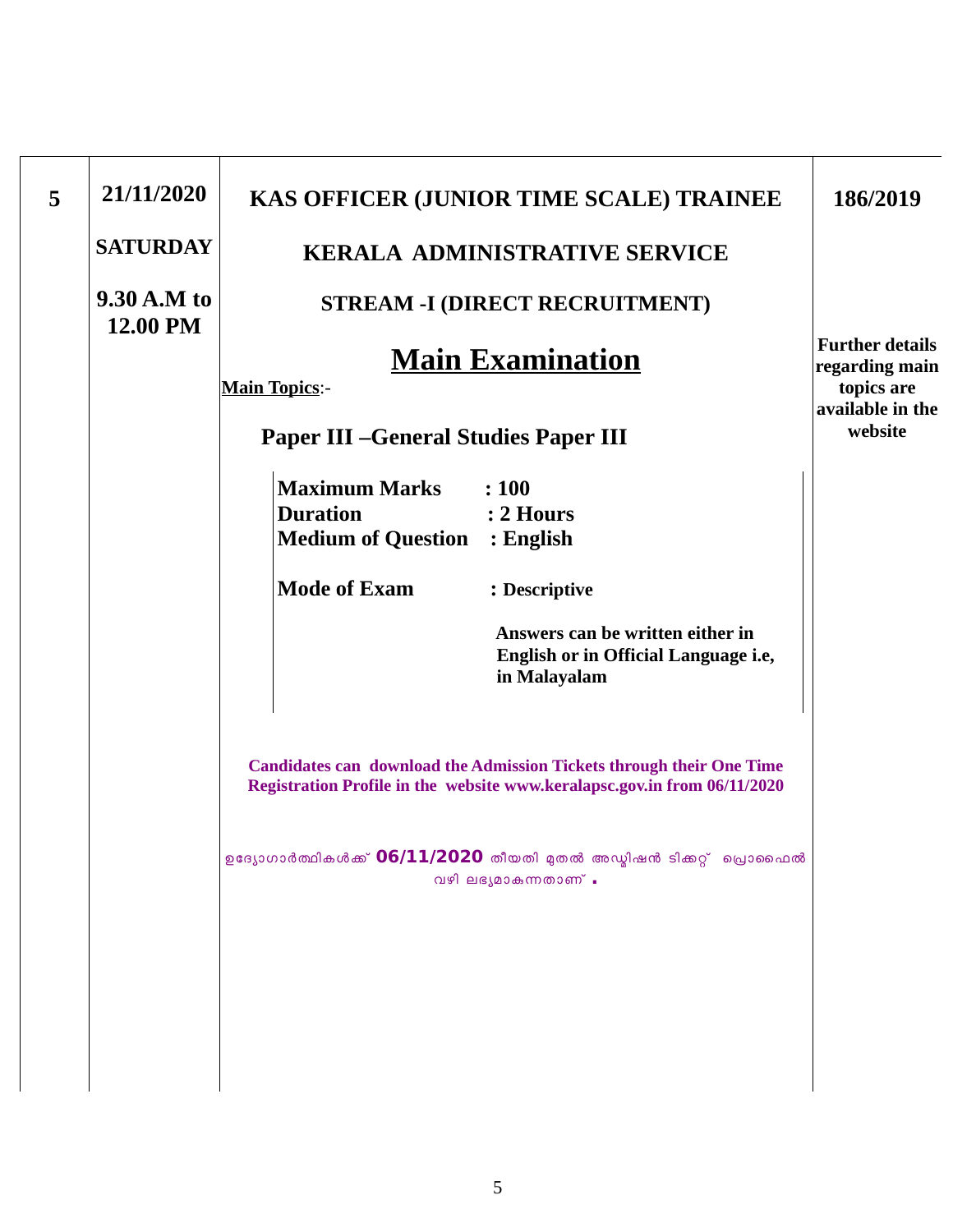| 6 | 21/11/2020<br><b>SATURDAY</b> | KAS OFFICER (JUNIOR TIME SCALE) TRAINEE<br><b>KERALA ADMINISTRATIVE SERVICE</b>                                                                                                                                                                                                                                                                                                                                                                                                                                                                      | 187/2019                                                                                    |
|---|-------------------------------|------------------------------------------------------------------------------------------------------------------------------------------------------------------------------------------------------------------------------------------------------------------------------------------------------------------------------------------------------------------------------------------------------------------------------------------------------------------------------------------------------------------------------------------------------|---------------------------------------------------------------------------------------------|
|   | 9.30 A.M to<br>12.00 PM       | <b>STREAM-II</b><br>(BY DIRECT RECRUITMENT FROM AMONG FULL MEMBER OR<br><b>PROBATIONERS</b><br><b>GOVERNMENT</b><br><b>APPROVED</b><br>IN<br><b>ANY</b><br><b>DEPARTMENTS</b> )<br><u>Main Examination</u><br><b>Main Topics:-</b>                                                                                                                                                                                                                                                                                                                   | <b>Further</b><br>details<br>regarding<br>main topics<br>are available<br>in the<br>website |
|   |                               | <b>Paper III - General Studies Paper III</b><br><b>Maximum Marks</b><br>: 100<br><b>Duration</b><br>$: 2$ Hours<br><b>Medium of Question : English</b><br><b>Mode of Exam</b><br>: Descriptive<br>Answers can be written either in<br>English or in Official Language i.e,<br>in Malayalam<br><b>Candidates can download the Admission Tickets through their One Time</b><br>Registration Profile in the website www.keralapsc.gov.in from 06/11/2020<br>ഉദ്യോഗാർത്ഥികൾക്ക് 06/11/2020 തീയതി മുതൽ അഡ്മിഷൻ ടിക്കറ്റ് പ്രൊഫൈൽ<br>വഴി ലഭ്യമാകുന്നതാണ് . |                                                                                             |

### **COMMON TEST FOR Sl.No.5 & 6 ABOVE**